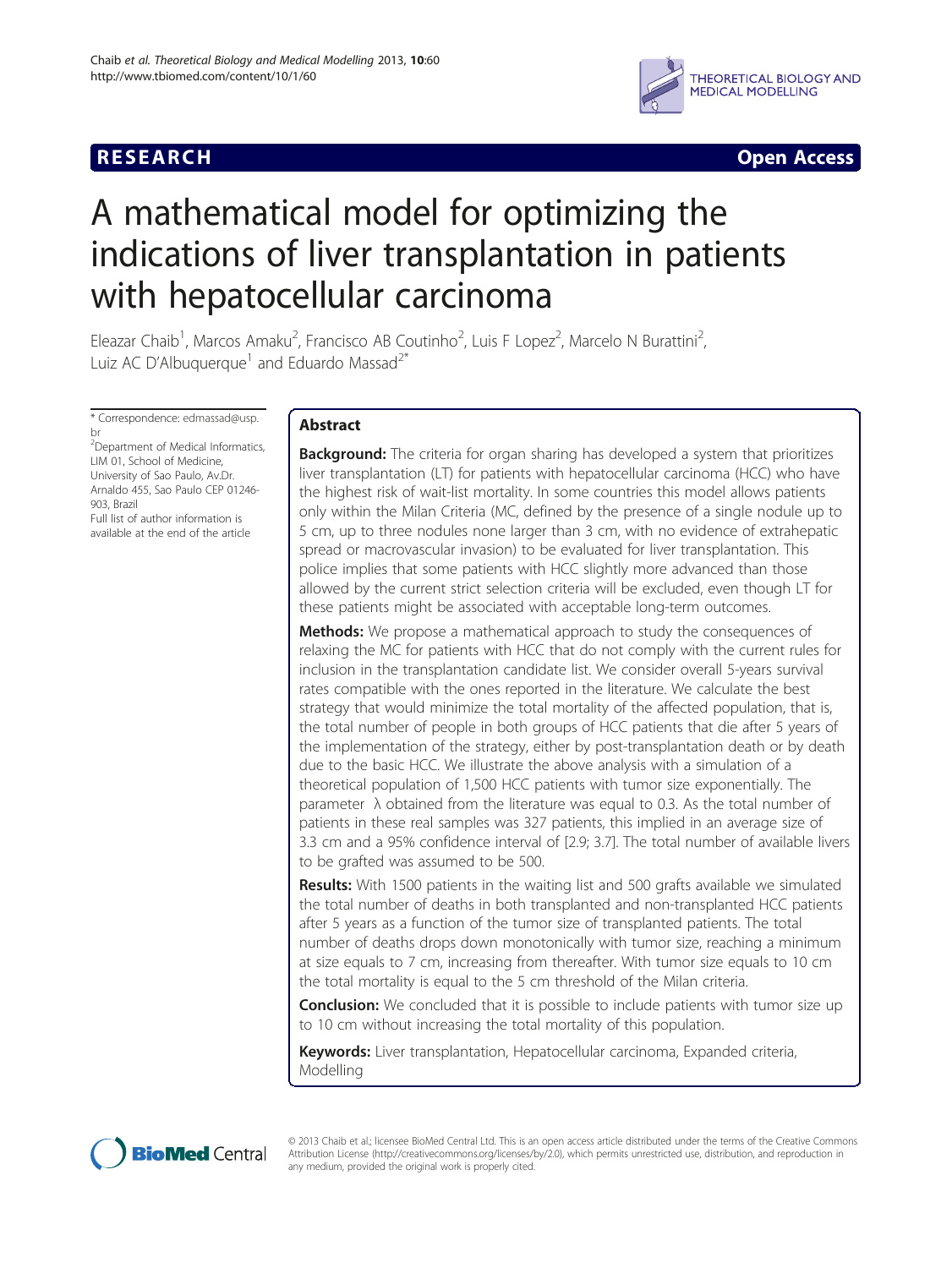# <span id="page-1-0"></span>Introduction

Liver transplantation (LT) or hepatic transplantation is the replacement of a diseased liver with a healthy liver from another person (allograft) [[1\]](#page-10-0). The most commonly used technique is orthotopic transplantation, in which the native liver is removed and replaced by the donor organ in the same anatomic location as the original liver. In a substantial proportion of patients with liver failure, orthotopic transplantation is the only treatment option [\[2](#page-10-0)].

Liver failure occurs when large parts of the liver become damaged beyond repair and the liver is no longer able to function. It may be caused by infections, toxic substances, inherited diseases or malnutrition [[3](#page-10-0)]. The chronic aggression of liver tissue by one of the causes of liver failure can end up in primary hepatocellular carcinoma, a deadly condition to which liver transplantation is the only option, with variable success rate of a close to normal life after the surgery [\[4](#page-10-0)].

Within the past 5 years, the proportion of patients with HCC in waiting lists for LT has increase dramatically: this proportion has reached more than 26% across Europe and 34% in the United States [[5\]](#page-10-0).

The Milan Criteria, MC, is defined by the presence of a single nodule up to 5 cm, up to three nodules none larger than 3 cm, with no evidence of extrahepatic spread or macrovascular invasion. In the countries that adopt the MClaw allows patients only within MC to be evaluated and considered for LT. This police implies that some patients with HCC slightly more advanced than those allowed by the current strict selection criteria will be excluded, even though LT for these patients might be associated with acceptable long-term outcomes [\[6](#page-10-0)-[8\]](#page-10-0).

We propose a mathematical approach to study the consequences of relaxing the MC for patients with HCC that do not comply with the current rules for inclusion in the transplantation candidate list. We consider overall 5-years survival rates compatible with the ones reported in the literature. We simulate our model in order to reproduce what is known about the survival of the two groups of patients (those who comply with the strict MC and those who do not) and calculate the best strategy that would minimize the total mortality of the affected population, that is, the total number of people in both group that dies after 5 years of the implementation of the strategy, either by post-transplantation death or by death due to the basic HCC.

## Methods

# The Model

We assumed, as a model, that HCC patients present themselves along a short time interval  $\Delta T$  with tumors of variable sizes. We call this interval "at presentation". During this time interval we assumed that  $N$  HCC patients are included in the transplantation waiting list, and that  $F$  livers are available to these patients.

The model is based on four assumptions, namely,

1. the mortality rate of non-transplanted, $\alpha_{nt}$  and transplanted, $\alpha_t$  HCC patients are described by the following ad hoc expressions:

$$
\alpha_{nt}(s) = \alpha_0 \big( \alpha_1 - e^{-\delta_1 s} \big) \tag{1}
$$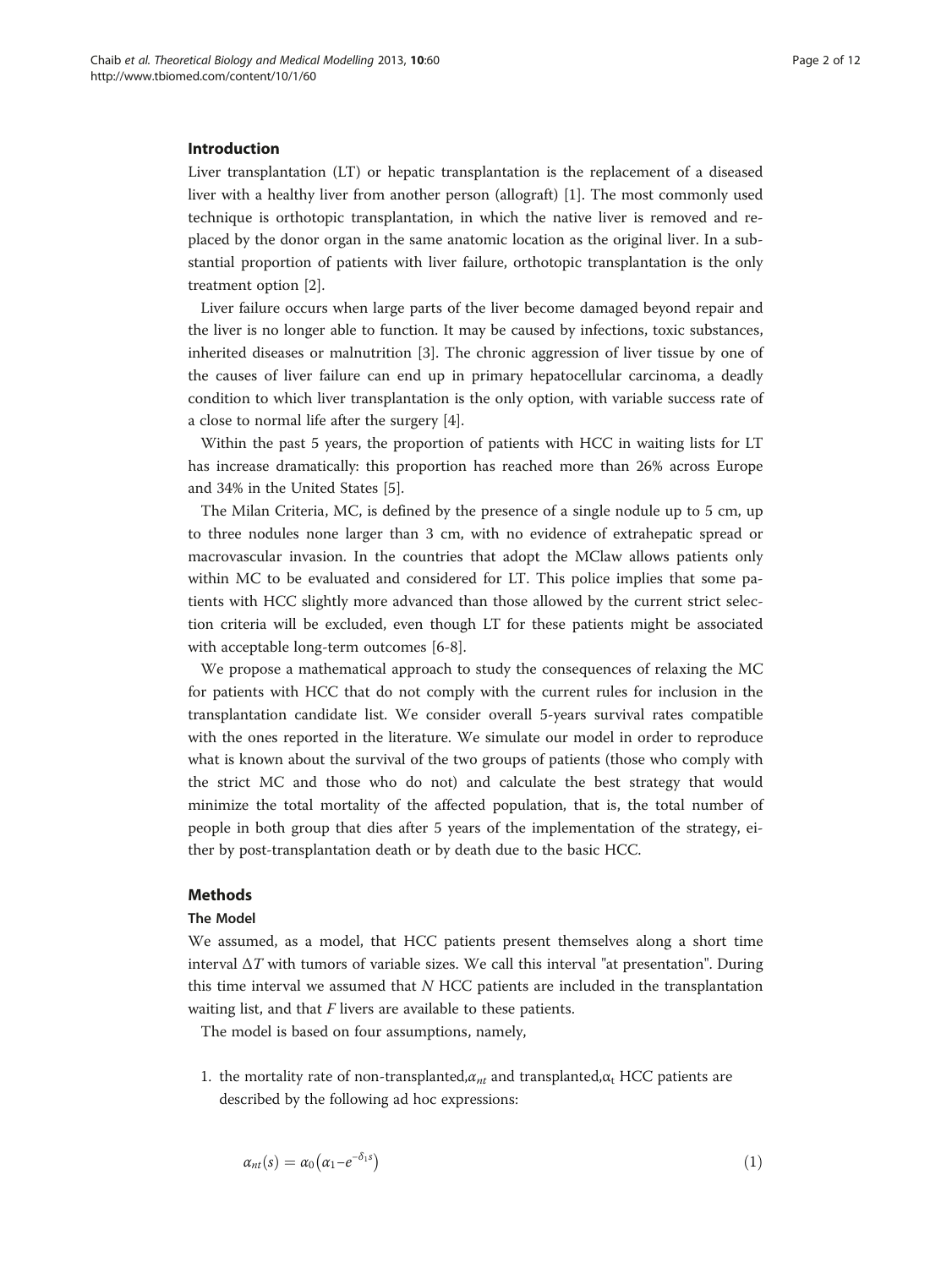And

$$
\alpha_t(s) = \alpha_0 + \delta_2 s \tag{2}
$$

where  $\delta_i(i=1,2)$  are the parameters, such that  $\delta_i > \delta_2$  and s is the size of the tumor. In equation [\(1](#page-1-0)), when  $\alpha_1=2$  the above mortality rates coincide for s=0. Since this is necessary, we assume  $\alpha_1=2$  for the rest of the paper. Note that s is the size of the tumor at the moment patients get into the transplantation program. So, equations [\(1](#page-1-0)) and (2) take into account the fact that tumors grow with time and so does the mortality rates. This is included in a a rather cavalier manner in equations [\(1](#page-1-0)) and (2) since the functional relationship of tumors growths related mortality with time are not known.

Equations [\(1\)](#page-1-0) and (2) are illustrated in Figure 1, in which it is shown the mortality rates for both the transplanted and non-transplanted HCC patients as a function of the tumor size s at presentation.

The probability of surviving after T years for non-transplanted and transplanted patients,  $\pi_{nt}(s)$  and  $\pi_t(s)$ , respectively, as a function of their tumor size, s, at the time individuals are included in the transplantation program, is given by

$$
\pi_{nt}(s) = \exp(-\alpha_{nt}T) \tag{3}
$$

and

$$
\pi_t(s) = \exp(-\alpha_t T) \tag{4}
$$

Equations (3) and (4) result in survival probabilities after  $T$  years that are in agreement with data available in the literature. They were used to calculate the form and parameters of equations [\(1](#page-1-0)) and (2).

- 2. the mortality of both transplanted and non-transplanted HCC patients is a monotonically increasing function of tumor size at presentation (tumor size is, therefore, taken as an indication of gravity).
- 3. the number of available livers to be grafted,  $F$ , is limited and always less than the total number of HCC, N, who have transplantation indication; and finally,

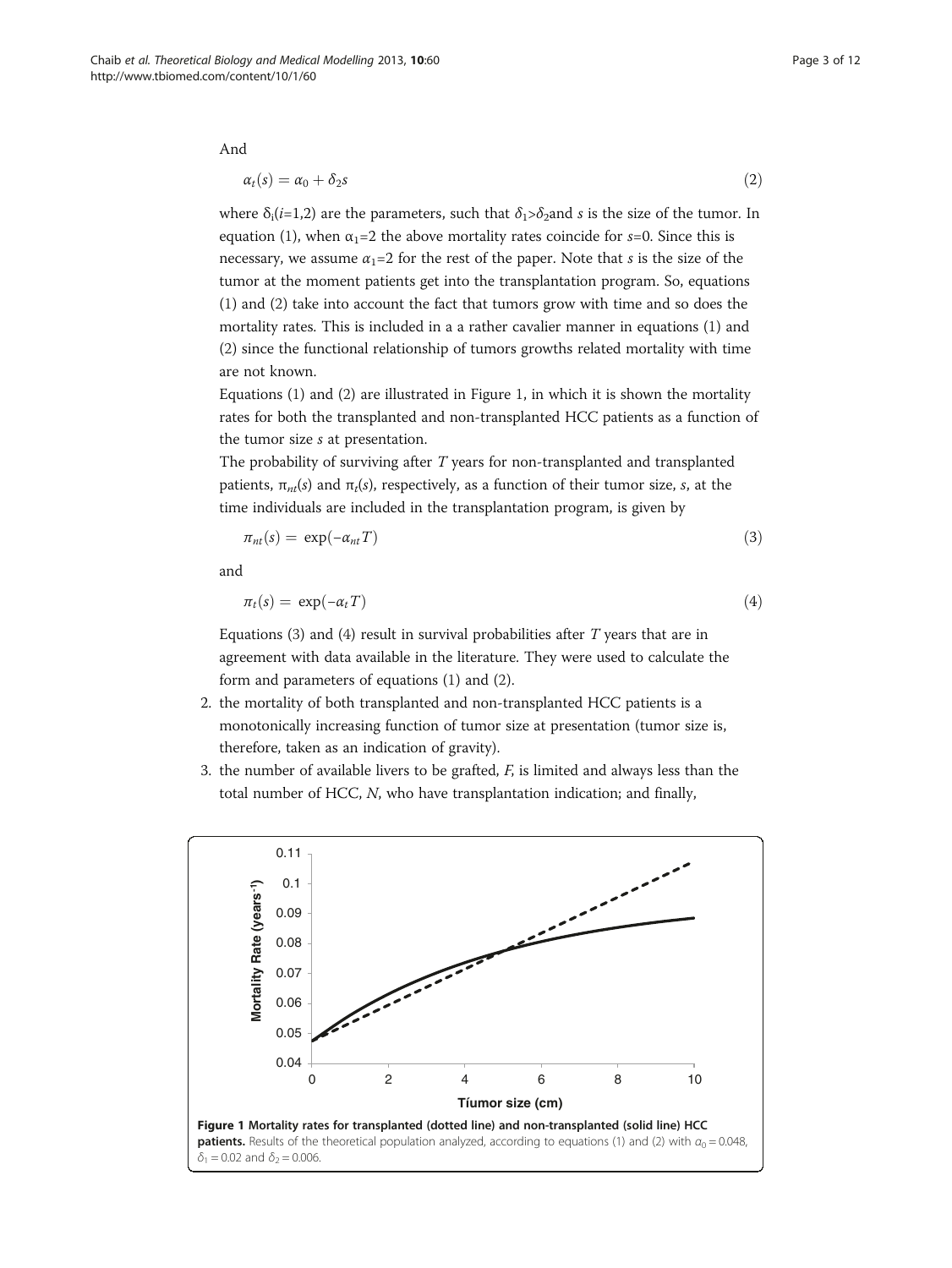<span id="page-3-0"></span>4. the tumor size, s, at the time individuals are included in the transplantation program, is distributed in the HCC population according to an exponential distribution, such that the probability that a given HCC patient has tumor size s is described by the *probability density function* (*p.d.f.*):

$$
f(s,\lambda) = \lambda e^{-\lambda s} \tag{5}
$$

where  $\lambda$  is the *rate parameter* of the distribution. This implies that in a HCC population, many individuals have tumor of small size and a very low number of who present tumors of larger size. Again, this distribution of tumor size is that at the moment the patients get into the transplantation program. The *cumulative* distribution function (C.D.F.) is given by

$$
F(s,\lambda) = \int_{0}^{s} \lambda e^{\lambda t} dt = 1 - e^{\lambda s} \tag{6}
$$

Equation (6) means the probability that a given HCC patient has tumor size equal or less than s.

The exponential distribution has mean (expected value) equal to:

$$
E[s] = \frac{1}{\lambda} \tag{7}
$$

and variance

$$
Var[s] = \frac{1}{\lambda^2} \tag{8}
$$

In Figure 2 we show the actual distribution of tumor size, fitted to an exponential distribution. The parameter  $\lambda$  in this case is equal to 0.3. As the total number of patients in these samples was 327 patients, this implies in an average size of 3.3 cm and a 95% confidence interval of [2.9; 3.7] [\[9-11](#page-10-0)].

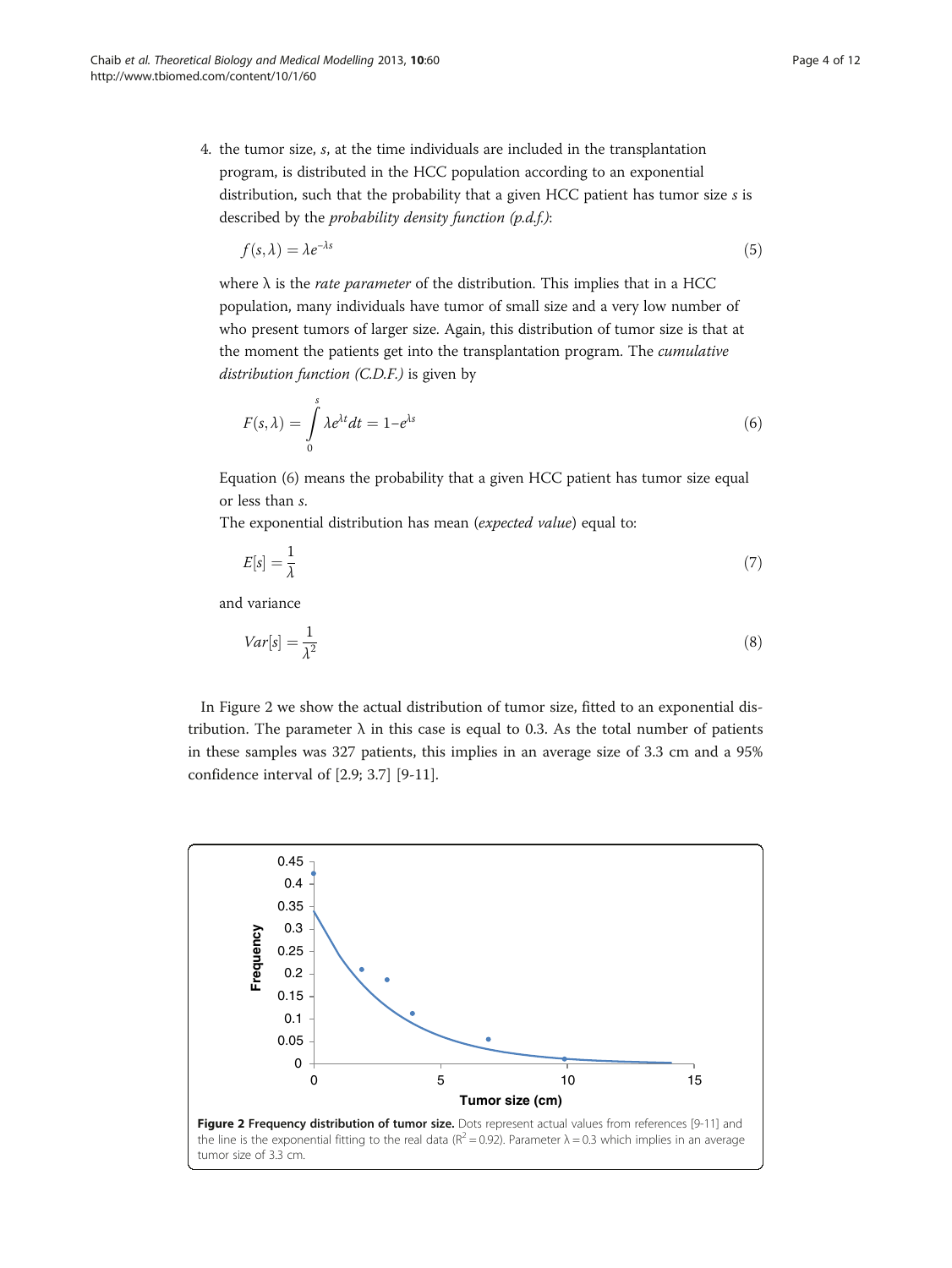With the above assumptions we define  $p(s)ds$  as the proportion of individuals with tumor size between s and  $s+ds$ ;  $x(s)ds$  the proportion of transplanted patients with tumor size between s and  $s+ds$ ; and  $y(s)ds$  the proportion of non-transplanted patients with tumor size between s and  $s+ds$ . These proportions are related such that:

$$
x(s) = \frac{F}{N}p(s) \tag{9}
$$

and

$$
y(s) = \left(1 - \frac{F}{N}\right)p(s) \tag{10}
$$

Equations (9) and (10) can be interpreted as follows: a proportion  $p(s)$  of the HCC patients has tumor size *s*, of which a fraction  $\frac{F}{N}$  is transplanted and its complement  $(1-\frac{F}{N})$  is not transplanted, such that  $x(s) + y(s) = p(s)$ . Note that, this was a particular transplantation policy. For example, we could replace equation (9) and (10) by $x(s) = g$  $(s) \frac{F}{N} p(s)$  and  $y(s) = (1 - g(s) \frac{F}{N} p(s)$ , where  $g(s)$  is some bias towards any eventual tumor size preference. In this work,  $g(s)=1$ , meaning that all HCC patients have the same chance of being transplanted (no bias). According to the Milan criteria,

$$
g(s) = \begin{cases} 1 & \text{if } s \leq s_M = 5 \text{ cm} \\ 0 & \text{if } s > s_M = 5 \text{ cm} \end{cases}.
$$

We then calculated:

1. If we choose to transplant every patient with any tumor size equal or less than a critical tumor size,  $S_F$  then to guarantee that all patients with such tumor size less than  $S_F$  are transplanted (that is, all grafts are used),  $S_F$  has to be defined as:

$$
N\int_{0}^{s_F} p(s)ds = F \tag{11}
$$

or

$$
s_F = -\frac{\log\left(1 - \frac{F}{N}\right)}{\lambda} \tag{12}
$$

In other words, this means to choose a policy such that  $x(s \leq S_F) = p(s)$  and  $y(s \leq S_F) = 0$ . Equations (11) and (12) can be interpreted as follows:  $\int_{c}^{s_F} p(s) ds$  is the fraction of the population that has tumors of size equal or less than  $\stackrel{0}{S_{F}}$ . Multiplied by the total population  $N$  gives the total number of individuals that are transplanted, that is, received all the liver grafts  $F$ . In other words, all available livers are used. The size limit that guarantees that this happens,  $S<sub>F</sub>$  is therefore calculated as a function of F as in equation (12).

2. Hence, if not all patients with tumor size  $s$  are transplanted, for example, if we choose to transplant  $x(s) = \frac{F}{N} p(s)$  and not transplant  $y(s) = (1 - \frac{F}{N}) p(s)$ , then we can choose to transplant all the patients with tumor size up to  $S_0 > S_F$ .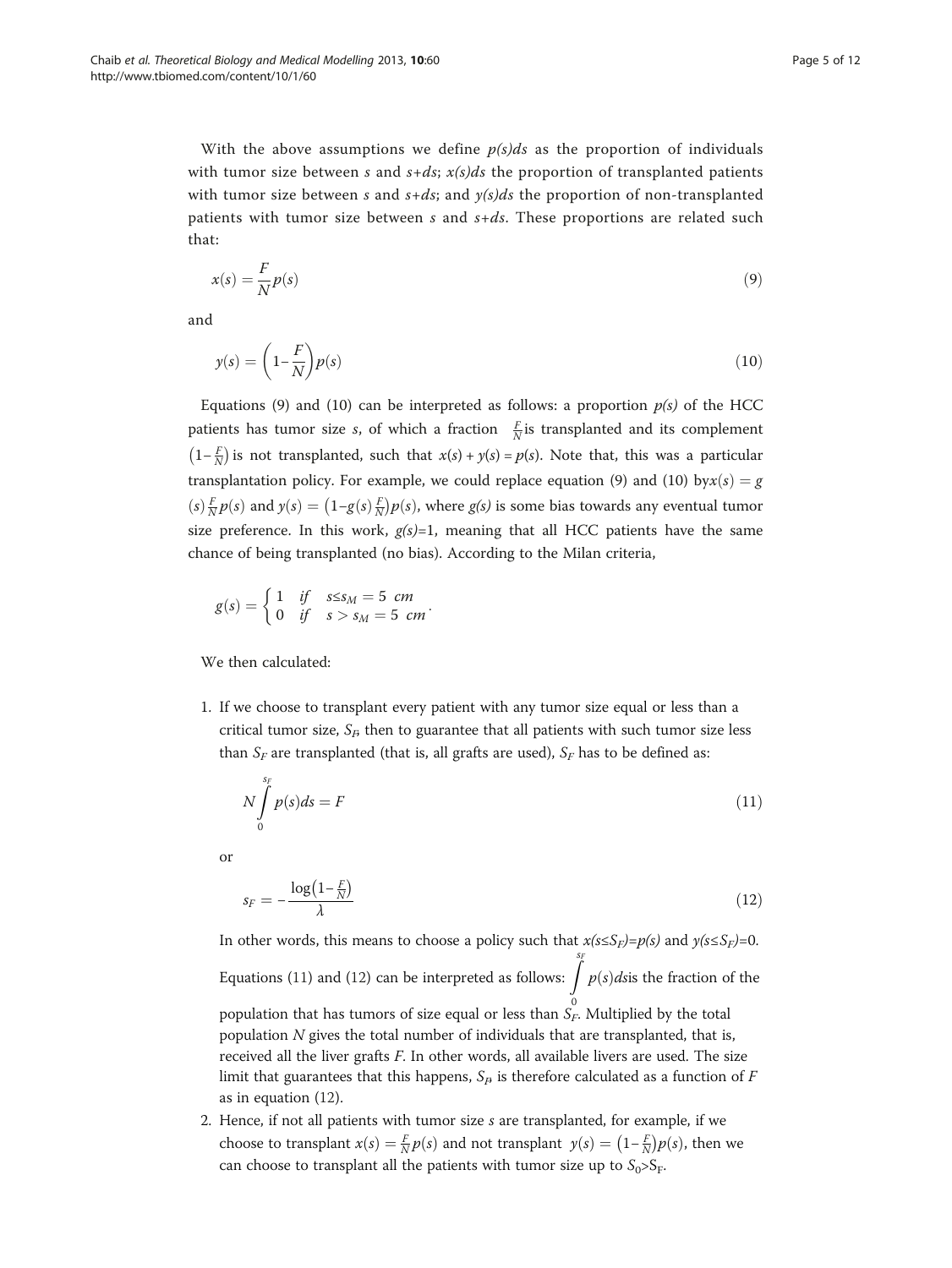<span id="page-5-0"></span>3. Using the Milan criteria (see above), the proportion of non-transplanted patients with tumor size s below  $S_M$  with respect to the total number of HCC patients at presentation is:

$$
p_{nt}(s < s_M) = \begin{cases} \frac{N(1 - e^{-\lambda s_M}) - F}{N} & \text{if } F < N(1 - e^{-\lambda s_M})\\ 0 & \text{otherwise} \end{cases} \tag{13}
$$

Equation (13) means that multiplying the proportion of patients with tumor size equal or less than  $S_M$ , 1- $e_M^{-\lambda S}$  by the total population of HCC, N, gives the number of patients with tumors of size up to  $S_M$ . This number minus the number of available livers, divided by the total population size gives the proportion of nontransplanted patients.

4. The proportion of transplanted patients with respect to the total number of HCC patients at presentation, with tumor size s below  $S_M$ :

$$
p_t(s < s_M) = \begin{cases} \frac{F}{N} & \text{if } F < N\left(1 - e^{-\lambda s_M}\right) \\ \frac{F}{N}\left(1 - e^{-\lambda s_M}\right) & \text{otherwise} \end{cases} \tag{14}
$$

Note that in the exceptional and unique case when  $S_F=S_M$  all the grafts are used (see Models' Limitations for a more thorough discussion).

Equation (14) reflects the fact that a fraction  $\frac{F}{N}$ of those individuals with tumor size equal or less than  $S_M$  is transplanted when the number of available livers F is less than the number of individuals with tumor size greater than  $S_M$  at presentation.

5. If the Milan criteria is obeyed, then the proportion of non-transplanted patients with tumor size greater than  $S_M$ :

$$
p_{nt}(s > s_M) = e^{-\lambda s_M} \tag{15}
$$

which is the minimum (if F is not enough to transplant up to  $S_M$ ) proportion of individuals with tumor size greater than  $S_M$ . According to the Milan criteria none of those patients are transplanted, independently of F.

6. If the Milan criteria is not obeyed, then there is a proportion of transplanted patients with tumor size greater than  $S_M$  that could be transplanted. This proportion is limited by the number of available livers, and it is:

$$
p_t(s > s_M) = \begin{cases} \frac{Fe^{-\lambda s_M}}{N} & \text{if } F > N(1 - e^{-\lambda s_M})\\ 0 & \text{otherwise} \end{cases}
$$
(16)

In this situation, the proportion of non-transplanted is given by:

$$
p_t(s > s_M) = \begin{cases} e^{-\lambda s_M} & \text{if } F < N(1 - e^{-\lambda s_M})\\ 1 - \frac{F}{N} & \text{otherwise} \end{cases}
$$
(17)

Note that adding the proportion of non-transplanted individuals with tumor sizes greater and less than  $S_M$  gives1– $\frac{F}{N}$ . By the same token, adding the proportion of transplanted individuals with tumor sizes greater and less than  $S_M$  gives  $\frac{F}{N}$ .

7. Now, we abandon the Milan criteria and transplant a proportion  $x(s) = \frac{F}{N}p(s)$ of individuals with tumor size up to  $S_0$  (variable), and compare the impact on the total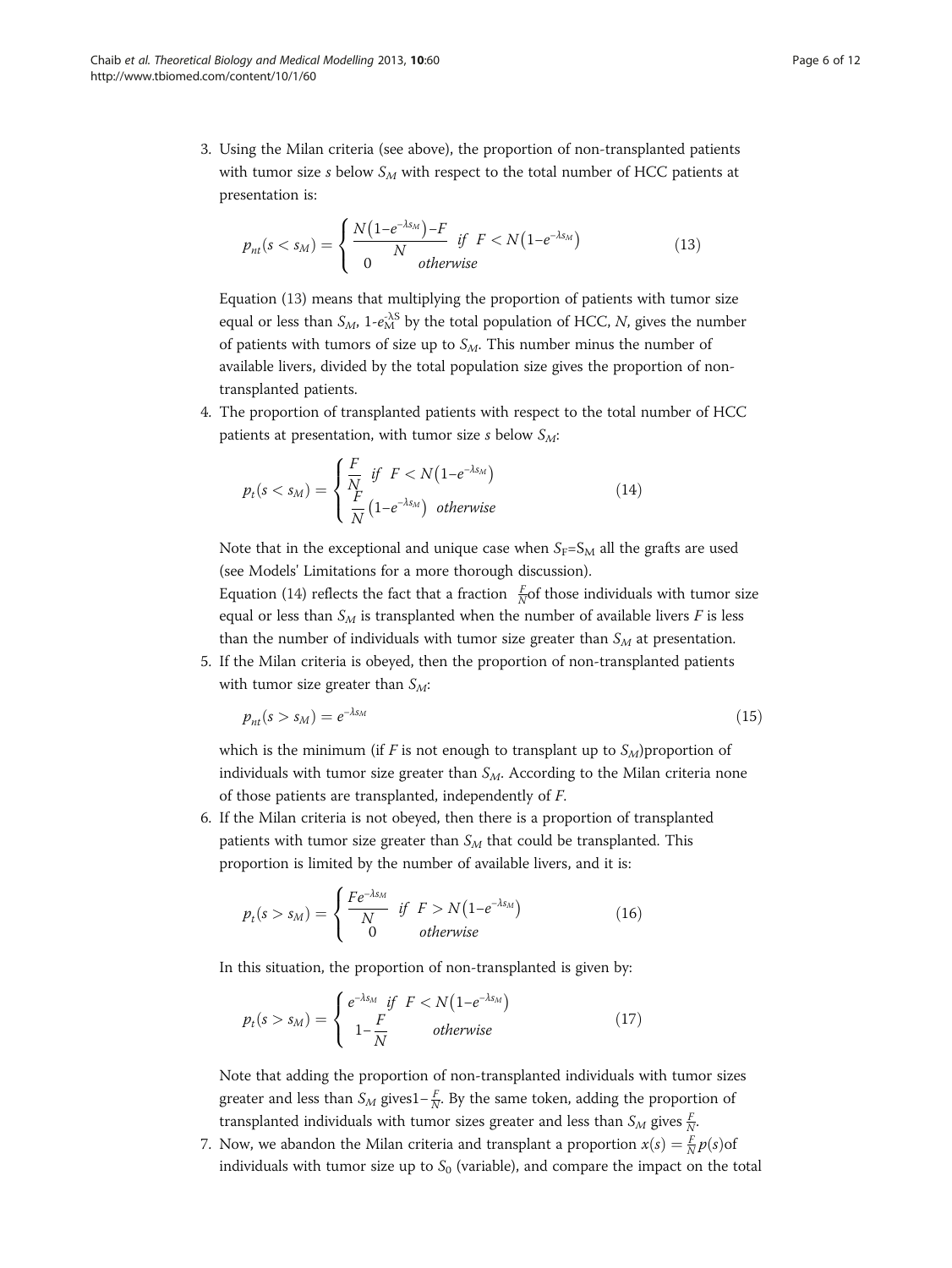<span id="page-6-0"></span>mortality of HCC patients with the mortality resulting from adopting the Milan criteria.

First we calculate the survival of transplanted patients (TS) with tumor size up to  $S_0$  at a moment in time T after the patients presentation. The proportion of the individuals with tumor size up to  $S_0$  at presentation is:

$$
\int_{0}^{s_0} \lambda e^{-\lambda s} ds \tag{18}
$$

The proportion of patients at presentation who were transplanted and survived up to  $T$  after the transplantation is:

$$
\int_{0}^{s_0} x(s)e^{-\alpha_t(s)T}ds = \frac{F}{N} \int_{0}^{s_0} \lambda e^{-\lambda s}e^{-\alpha_t(s)T}ds
$$
\n(19)

Hence the total number of transplanted patients (TS) with tumor size up to  $S_0$  at presentation and who survived up to time  $T$  is given by Equation (19) multiplied by  $N$ :

$$
TS = N \frac{F}{N} \int_{0}^{s_0} \lambda e^{-\lambda s} e^{-\alpha_t(s)T} ds = F \int_{0}^{s_0} \lambda e^{-\lambda s} e^{-\alpha_t(s)T} ds
$$
 (20)

1. 8. The number of patients with tumors up to tumor size  $S_0$  at presentation who were not transplanted is

$$
N\int_{0}^{s_0} y(s)ds = N\int_{0}^{s_0} \left(1 - \frac{F}{N}\right) \lambda e^{-\lambda s}ds
$$
\n(21)

and those who survived after time T are:

$$
N\int_{0}^{s_0} \left(1 - \frac{F}{N}\right) \lambda e^{-\lambda s} e^{-\alpha_{nt}(s)T} ds
$$
\n(22)

Now, the number of patients with tumors greater than sizes $_0$ at presentation that were not transplanted is:

$$
N\int_{s_0}^{\infty} p(s)ds = N\int_{s_0}^{\infty} \lambda e^{-\lambda s}ds
$$
\n(23)

and, among those, the survivors after time  $T$  are:

$$
N\int_{s_0}^{\infty} \lambda e^{-\lambda s} e^{-\alpha_{nt}(s)T} ds \tag{24}
$$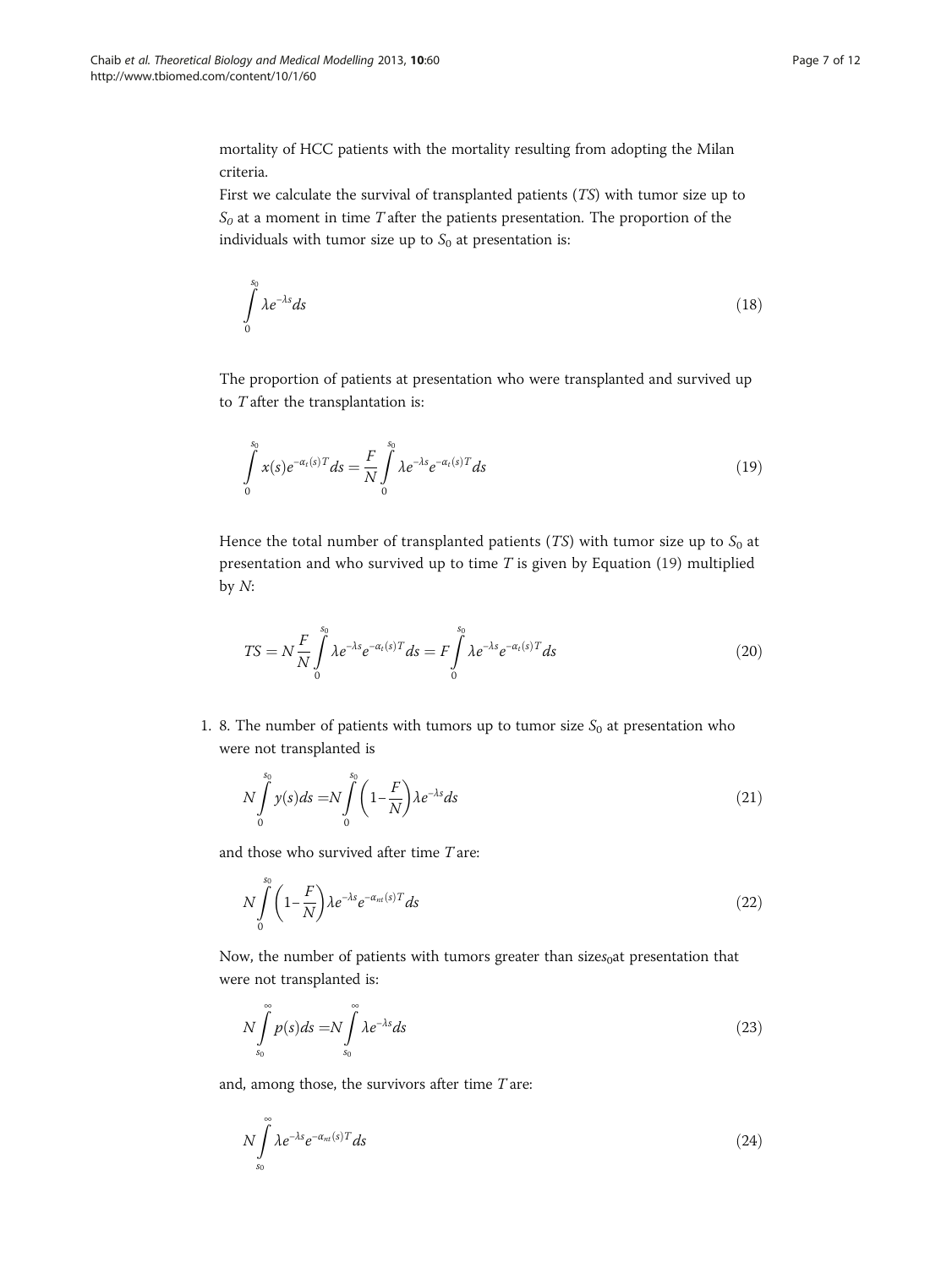Hence, the total number of survivors after time  $T$  who were not transplanted is:

$$
NTS = N \int_{0}^{s_0} \left( 1 - \frac{F}{N} \right) \lambda e^{-\lambda s} e^{-\alpha_{nt}(s)T} ds + N \int_{s_0}^{\infty} \lambda e^{-\lambda s} e^{-\alpha_{nt}(s)T} ds \tag{25}
$$

9. Therefore, the Total Survival is obtained by adding equations [\(20\)](#page-6-0) and (25):

$$
\text{Survivors} = F \int\limits_{0}^{s_0} \lambda e^{-\lambda s} e^{-\alpha_t(s)T} ds + N \int\limits_{0}^{s_0} \left(1 - \frac{F}{N}\right) \lambda e^{-\lambda s} e^{-\alpha_m(s)T} ds + N \int\limits_{s_0}^{\infty} \lambda e^{-\lambda s} e^{-\alpha_m(s)T} ds \tag{26}
$$

10.Finally, the Total Mortality is given by

$$
M(s_0) = N - \left[ F \int_{0}^{s_0} \lambda e^{-\lambda s} e^{-\alpha_t(s)T} ds + N \int_{0}^{s_0} \left( 1 - \frac{F}{N} \right) \lambda e^{-\lambda s} e^{-\alpha_{nt}(s)T} ds + N \int_{s_0}^{\infty} \lambda e^{-\lambda s} e^{-\alpha_{nt}(s)T} ds \right]
$$
(27)

11.Now, to calculate the optimal transplantation strategy, we determine the tumor size that can be transplanted and find either s such that min[ $M(s)$ ] or s such that  $M(s) = M(S_M)$ .

# Results

We illustrate the above analysis for a simulation of a theoretical population of 1,500 HCC patients with tumor size parameter distribution of  $\lambda$  equal to 0.3. As the total number of patients in the real samples from which data was retrieved was 327 patients, this implied in an average size of 3.3 cm and a 95% confidence interval of [2.9; 3.7] [[9-11](#page-10-0)]. The total number of available livers to be grafted was assumed to be 500. With this, we simulated the total number of deaths in both transplanted and nontransplanted HCC patients after 5 years as a function of the tumor size of transplanted patients. The result is shown in Figure [3](#page-8-0).

Figure [2](#page-3-0) shows the total mortality in the HCC patients cohort, including those transplanted and those non-transplanted as well. The dotted line is a reference line: the point where the mortality curve crosses it is the maximum tumor size that could be transplanted without worsening the mortality in the list. Note that it is possible to include patients with tumor size up to 10 cm without increasing the total mortality of this cohort.

# **Discussion**

Some limitations of the model should be highlighted. Firstly, the most important, is the fact that we considered a cohort of HCC patient isolated from the others causes of liver failures and, therefore, from the waiting list. We circumvent this by assuming that the 500 available grafts were the equivalent of the number of livers typically allocated to this kind of patients. Secondly, we arbitrarily assumed an exponential distribution for the tumor size, although this is likely to be true. Thirdly, we assumed an  $ad$  hoc function for the death rates of transplanted and non-transplanted patients. However, assuming any convex function for transplanted mortality rate as a function of tumor size, and concave function for non-transplanted mortality rate would not qualitatively modify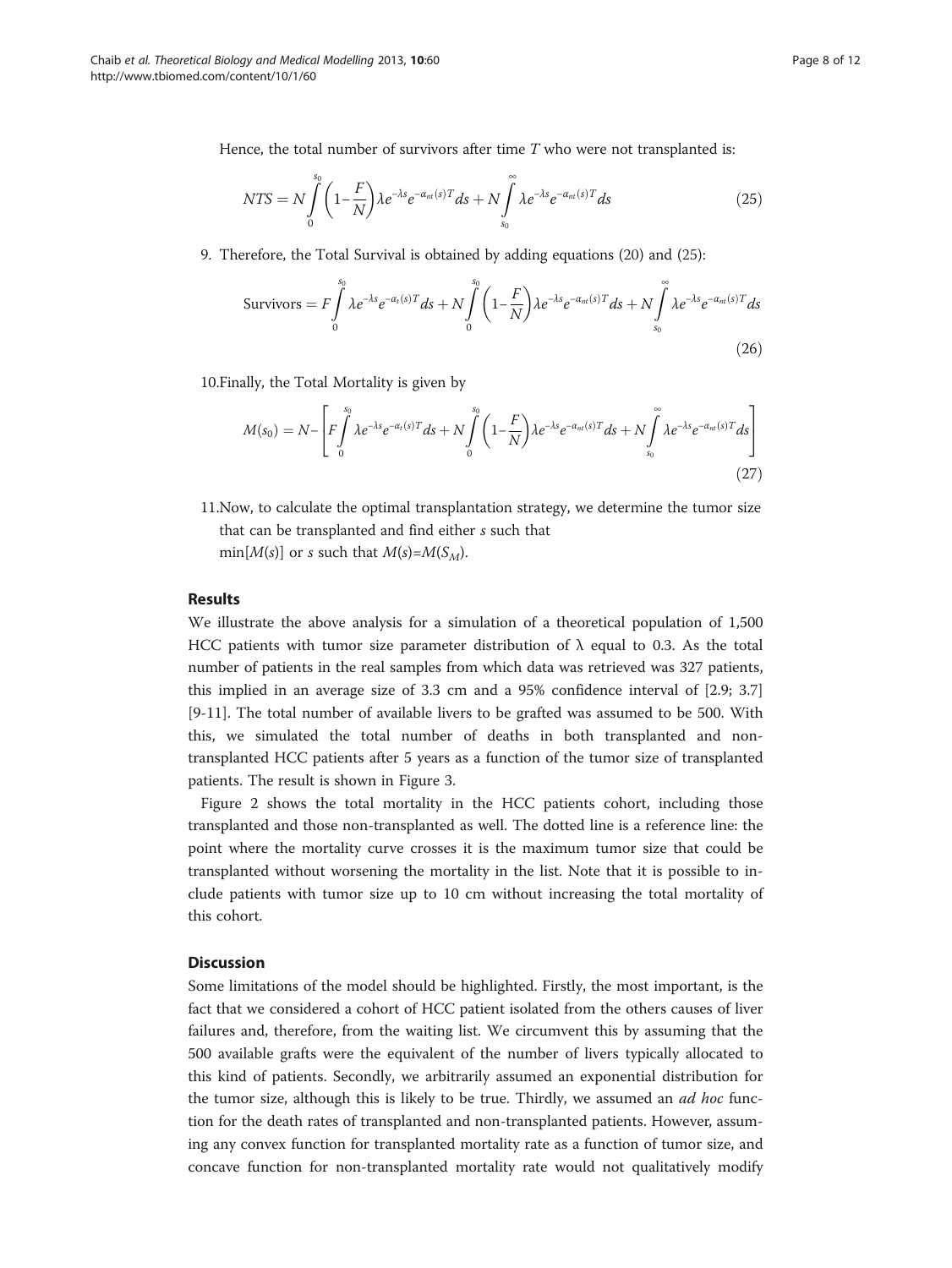<span id="page-8-0"></span>Chaib et al. Theoretical Biology and Medical Modelling 2013, 10:60 Page 9 of 12 http://www.tbiomed.com/content/10/1/60



our results. Finally, on important consequence of the model, although not directly observable from the equations, is that by transplanting patients with tumor size greater than  $S<sub>B</sub>$  and, therefore, not transplanting a proportion of patients with tumor size less than  $S_F$  may result in a certain proportion of F livers that will not be used. This is a

consequence of equation ([20\)](#page-6-0) when *T*=0, that is,  $F \int_{0}^{s_0} \lambda e^{-\lambda s} ds = F(1 - e^{-\lambda s_0})$ . Note, how-0

ever, that this would happen with any model that would not transplant all the patients below a certain tumor size when there are enough livers available. Equation ([14](#page-5-0)) illustrates that if there are enough livers then everybody with tumour size below  $S_M$  would be transplanted. This should not be taken as an advantage of MC because (as can be seen from equation [\(14\)](#page-5-0)) transplanting every patient in need is an exceptional case, that occurs when  $S_M=S_F$ . Remember that  $S_M$  is determined by law and  $S_F$  by chance, depending on the number of available grafts  $F$ , the incidence of HCC,  $N$  and the distribution of tumour size in these patients at presentation.

The MELD (Model for End stage Liver Disease) score has been selected as the most clinically appropriate tool for accurately predicting mortality in patients with chronic liver diseases [[1,12-14](#page-10-0)]. However, the MELD score does not accurately predict survival in some patients, such as those with HCC. To enable patient with HCC to undergo LT at a rate similar to that for patients without HCC, additional points based on the number and size of the HCC nodules are assigned to patients with HCC on the waiting list; the intention is to match the risk of death for those with similar MELD scores but no HCC [\[15](#page-10-0)]. With this strategy, HCC patients have easier access to transplantation than non-HCC ones. In addition, this system does not allow for a dynamic assessment, which would be required to picture the current use of local tumor treatment.

Because of the paucity of donors organs, efforts have been made to optimize the effectiveness of LT through the application of strict criteria for selecting patients who have the greatest likelihood of prolonged survival after surgery. LT is a well-established treatment in a subset of patients with cirrhosis and HCC. The Milan criteria (single nodule up to 5 cm, up to three nodules none larger than 3 cm, with no evidence of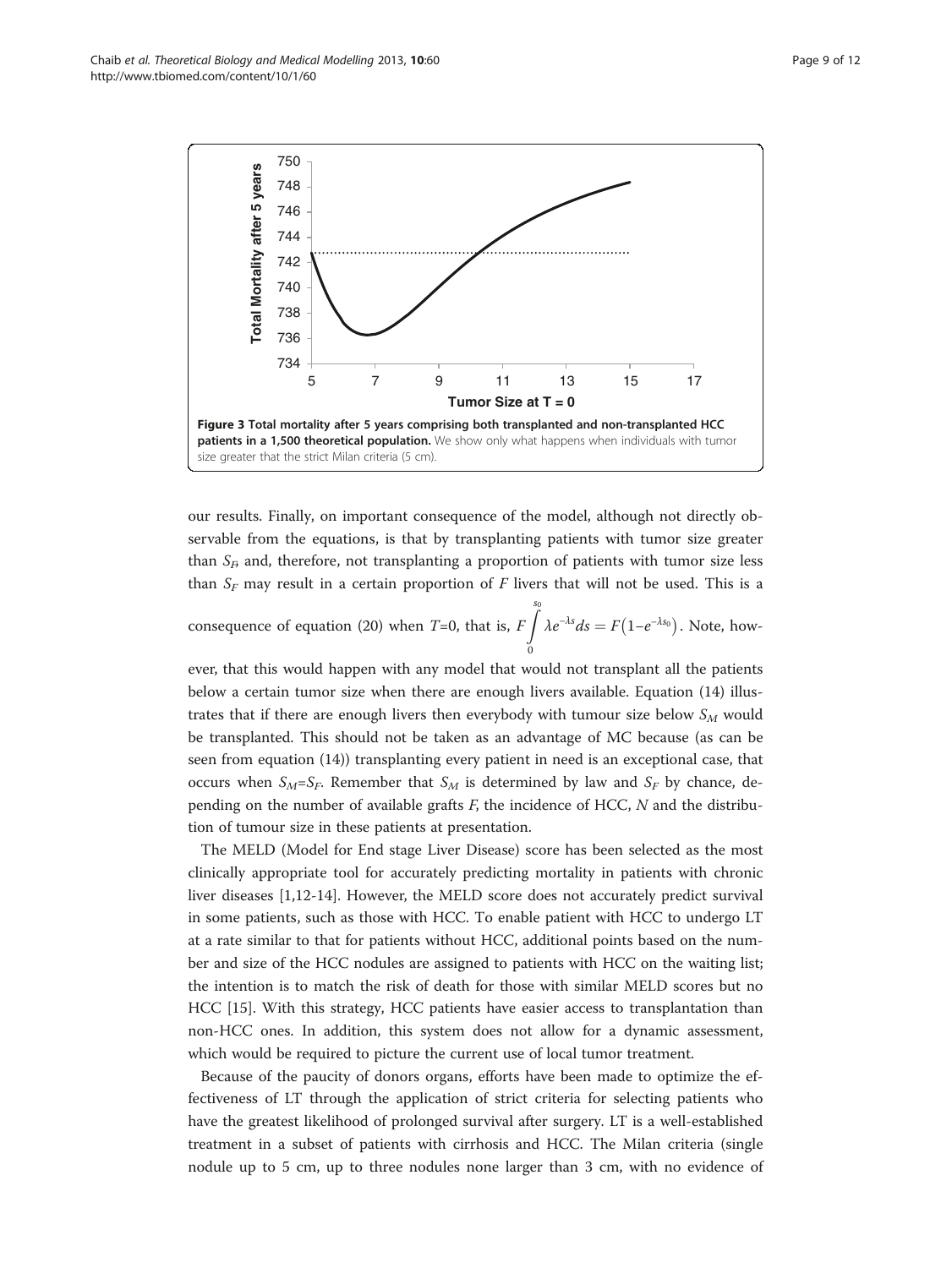extrahepatic spread or macrovascular invasion) have been traditionally accepted as standard of care. The introduction of MC improved 5 year survival post-LT for HCC from below 50% to greater than 70% [\[16,17](#page-10-0)]. However, some groups have proposed that these criteria are too restrictive, and exclude some patients from transplantation who might benefit from this procedure. Transplanting patients with tumors beyond the established criteria falls into two categories, those whose tumors are beyond the MC at presentation without the use of treatment prior to transplantation (expanded criteria), and those in whom treatment allows the MC to be fulfilled (down-staging). Currently, however, there is no international consensus regarding these approaches in clinical practice, as different populations such as Europeans, Americans or Asians have distinct HCC evolution and this should greatly influence the establishment of transplantation criteria [[8](#page-10-0),[12](#page-10-0)].

Expanded Milan criteria (EMC) can be defined by the use of LT in recipients with tumors beyond the MC. The first description was published in 2001 by the group of the University of California, San Francisco (UCSF) [[18\]](#page-10-0). In their study, 70 HCC-patients who underwent LT were retrospectively evaluated on the basis of explant analysis, not pre-transplant radiology. In the 60 cases with either a single nodule up to 6.5 cm, or up to three nodules none larger than 4.5 cm, and total tumor diameter no more than 8 cm the 5-year overall survival was 75.2%. Forty-six out of the 60 patients (76%) had tumors that were within the MC and these had a 5-year survival of 72%. Subsequently, a number of different EMC proposals have been described [[19,](#page-10-0)[20\]](#page-11-0).

To optimize allocation of donated organs, Volk et al. [[21\]](#page-11-0) created a mathematical model focused on the lowest acceptable survival rate after LT for which the use of donor organs of standard quality could be justified and revealed that unless a 5-year survival of at least 61% could be achieved, performing LT for patients with tumors beyond MC put other patients without HCC at a risk of dying without LT [[21\]](#page-11-0). This survival rate may increase to 71% in regions with severe organ shortage and reduced 25% in regions where shortage is not so acute. Samuel et al. [\[22\]](#page-11-0) comment that this study has several limitations because it did not evaluate the use of donor organs of marginal quality, and it assumed that long-term survival after LT does not vary as a function of preoperative MELD score.

More recently, Tosa et al. [\[23\]](#page-11-0) used a competitive risk model assessment, and, suggest a model for comparing the opportunities of receiving a graft for both HCC (deMELD) and non-HCC (MELD) patients on a common waiting list concluding that the allocation of deMELD (drop-out risk scores to HCC) has the potential to allow for a dynamic and combined comparison of opportunities to receive a graft for HCC and non-HCC patients on a common waiting list.

There is a lack of studies addressing these issues in the literature. In addition, the extrapolation of these findings to routine clinical practice is limited by our inability to accurately predict survival after LT for individual patients with HCC who do not meet the MC.

Finally, the methodology used in this paper explored the theoretical outcomes of HCC patients as a function of tumor size for transplantation, violating the limit proposed by the Milan Criterion. The model proposed was based on the calculation of mortality as a function of tumor size. Other indicators of clinical outcomes could be used instead of tumor size with the same model. In addition, other methods of analysis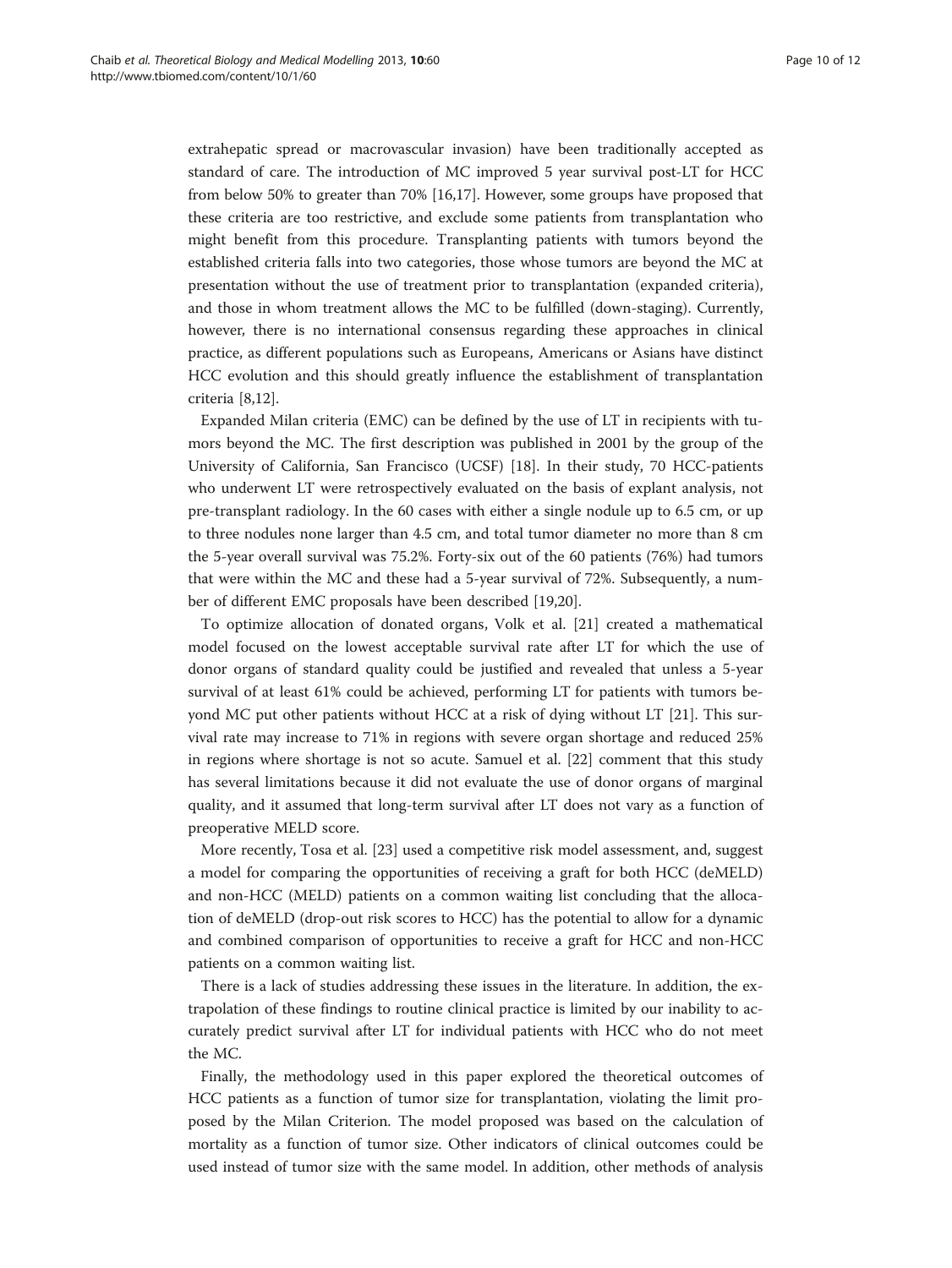<span id="page-10-0"></span>could be used to optimize the number of patients that could be transplanted, such as game theory [\[24](#page-11-0)] or non-binary logics like the theory of fuzzy sets [[25-27](#page-11-0)]. This, however, will be subject of future work.

### Competing interests

The authors declare that they have no competing interests.

#### Authors' contributions

MA, FABC, LFL and EM conceived the study, designed the model based on existing research efforts, developed its computational implementation, carried out the model simulations and drafted the manuscript. EC, MNB and LACD participated in the design of the model providing guidelines from the clinical perspective, assisted in parameter estimation process, performed the evaluation of the model results, significantly contributed in the discussion section and suggested the future work extensions. EC, EM and LACD supervised the whole research, contributed to writing and improving the paper, suggested extensions and modifications and revised the manuscript critically. All authors read and approved the final manuscript.

#### Acknowledgements

This work is supported by grants FAPESP, CNPq and LIMS 01 and 37 HCFMUSP.

#### Author details

<sup>1</sup>Department of Gastroenterology, Liver and Pancreas Transplantation Surgery Unit, LIM 37, School of Medicine, University of Sao Paulo, Av.Dr. Arnaldo 455, Sao Paulo CEP 01246-903, Brazil.<sup>2</sup>Department of Medical Informatics, LIM 01, School of Medicine, University of Sao Paulo, Av.Dr. Arnaldo 455, Sao Paulo CEP 01246-903, Brazil.

#### Received: 7 August 2013 Accepted: 10 October 2013 Published: 20 October 2013

#### References

- 1. Chaib E, Massad E: Expected number of deaths in the liver transplantation waiting list in the state of São Paulo, Brazil. Transpl Int 2008, 21:290–291.
- Chaib E, Massad E: Calculating the liver lobe weight for transplantation. Transpl Int 2008, 21:704-706.
- Chaib E, Coimbra BG, Galvão FH, Tatebe ER, Shinzato MS, D'Albuquerque LA, Massad E: Does anti-hepatitis B virus vaccine make any difference in long-term number of liver transplantation? ClinTransplant 2012, 26:E590–E595.
- Chaib E, Massad E: The potential impact of using donations after cardiac death on the liver transplantation program and waiting list in the state of Sao Paulo Brazil. LiverTranspl. 2008, 14:1732-1736.
- 5. Thuluvath PJ, Guidinger MK, Fung JJ, Johnson LB, Rayhill SC, Pelletier SJ: Liver transplantation in the United States, 1999–2008. Am J Transplant 2010, 10:1003–1019.
- 6. Ryckman FC, Bucuvalas JC, Nathan J, Alonso M, Tiao G, Balistreri WF: Outcomes following liver transplantation. Sem. Ped. Surg 2008, 17:123–130.
- 7. Mazzaferro V, Llovet JM, Miceli R, Bhoori S, Schiavo M, Mariani L, Camerini T, Roayaie S, Schawartz ME, Grazi GL, Adam R, Neuhaus P, Salizzoni M, Bruix J, Forner A, De Carlis L, Cillo U, Burroughs A, Troisi R, Rossi M, Gerunda GE, Lerut J, Belghiti J, Boin I, Gugenheim J, Rochling F, Van Hoek B, Majno P, Metroticket investigator Study Group: Predicting survival after liver transplantation in patients with hepatocellular carcinoma beyond Milan criteria: a retrospective exploratory analysis. Lancet Oncol 2009, 10:35–43.
- 8. Campos Freire JG, Sabbaga E, Cabral AD, Verginelli G, Goes GM, lanhez LE, Renal homotransplantation: Analysis of the first 15 cases at University of São Paulo School of Medicine. Rev Ass Med Bras 1968, 14:133–135.
- Yao FY, Ferrel L, Bass NM, Watson JJ, Bachetti P, Venook AL: Liver transplantation for hepatocellular carcinoma: Expansion of the tumor size limits does not adversely impact survival. Hepatology 2001, 33:1394-1403.
- 10. Bismuth H, Chiche L, Adam R, Castaing D, Diamond T, Dennison A: Liver resection versus transplantation for hepatocellular carcinoma in cirrhotic patients. Ann Surg 1993, 218:145–151.
- 11. Marsh JW, Dvorchik I, Bonham CA, Iwatsuki S: Is the pathologic TNM staging system for patients with hepatoma predictive of outcome? Cancer 2000, 88:538–543.
- 12. Machado MCC: Transplantation of the liver (editorial). Rev Hosp Clin Fac Med S Paulo 1972, 27:1.
- 13. Chaib E, Massad E: Liver transplantation: waiting list dynamics in the state of São Paulo Brazil. Transplant Proc 2005, 37:4329–4330.
- 14. Chaib E, Massad E: Comparing the dynamics of kidney and liver transplantation waiting list in the state of Sao Paulo, Brazil. Transplantation 2007, 84:1209–1211.
- 15. Chawla YK, Kashinath RC, Duseja A, Dhiman RK: Predicting mortality across a broad spectrum of liver diseasean assessment of Model for End-Stage Liver Disease (MELD), Child–Turcotte–Pugh (CTP), and creatininemodified CTP scores. J. Clin. Exp. Hep 2011, 1:161–168.
- 16. Ringe B, Pichlmayr R, Wittekind C, Tusch G: Surgical treatment of hepatocellular carcinoma: Experience with liver resection and transplantation in 198 patients. World J Surg 1991, 15:270-285.
- 17. Iwatsuki S, Starzl TE, Sheahan DG, Yokoyama I, Demetris AJ, Todo S, Tzakis AG, Van Thiel DH, Carr B, Selby R: Hepatic resection versus transplantation for hepatocellular carcinoma. Ann Surg 1991, 214:221–229.
- 18. Figueras J, Jaurrieta E, Valls C, Ramos E, Serrano T, Rafecas A, Fabregat J, Torras J: Resection or transplantation for hepatocellular carcinoma in cirrhotic patients: outcomes based on indicated treatment strategy. J. Am. Coll. Surg 2000, 190:580–587.
- 19. Onaca N, Davis GL, Goldstein RM, Jennings LW, Klintmalm GB: Expanded criteria for liver transplantation in patients with hepatocellular carcinoma: a report from the International Registry of Hepatic Tumors in Liver Transplantation. Liver Transpl 2007, 13:391–9.